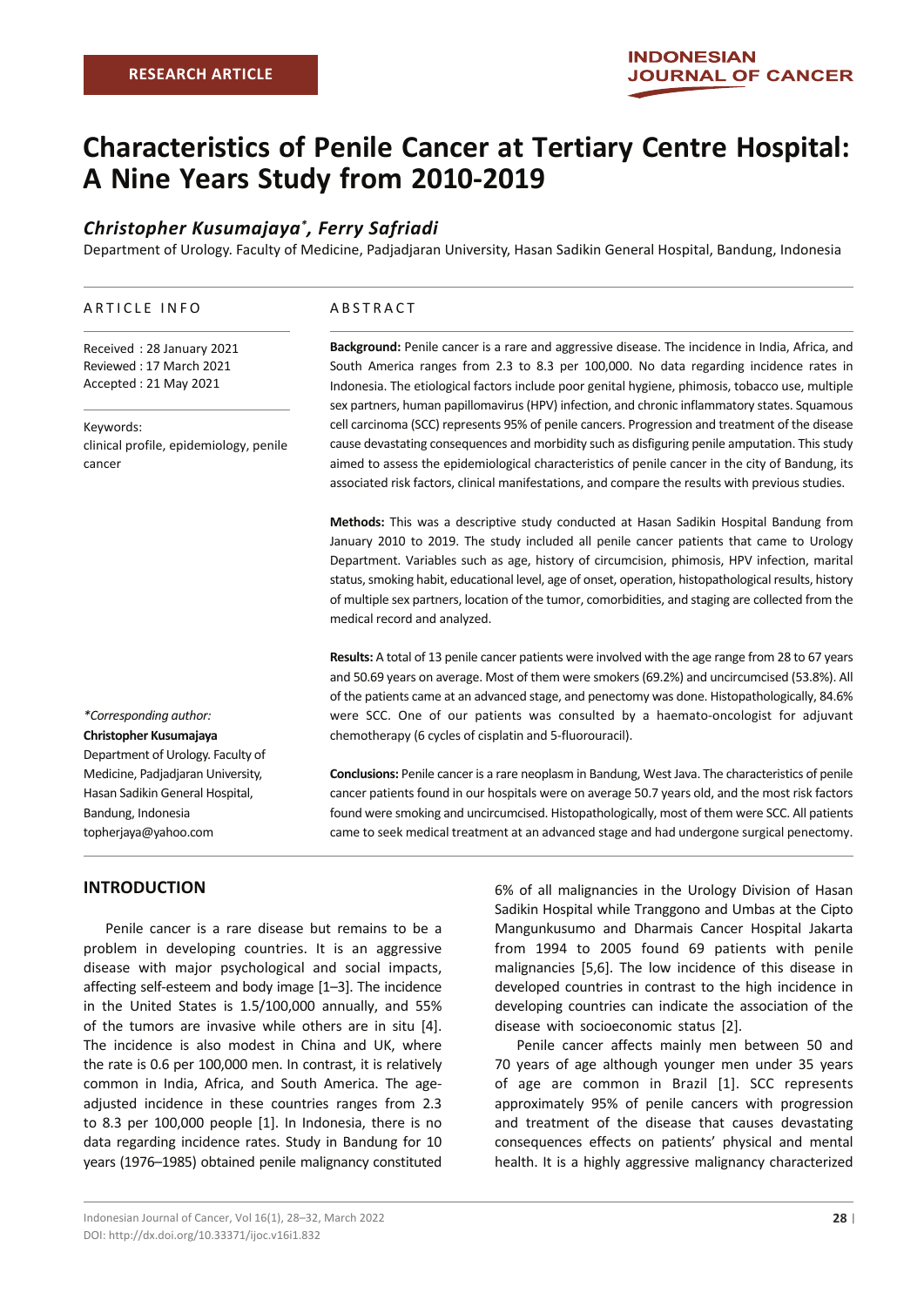by early local regional penetration and lymphatic spread [3]. The remaining 5% of cases result from metastases from tumors in other organs or less frequent tumor types, such as sarcomas, melanomas, and lymphomas [2]. The etiology of penile cancer is multifactorial and has not been fully elucidated with the known etiological factors including poor genital hygiene, phimosis, tobacco use, multiple sex partners, human papillomavirus (HPV) infection, and chronic inflammatory states such as balanitis xerotic obliterans, and chronic lichen [2–4]. Therefore, religious, and cultural aspects related to circumcision in infancy have a fundamental role in the incidence of this tumor. Although circumcision is important in the prevention of penile cancer, populations with a better socioeconomic and cultural status where proper hygiene is performed also have low rates of this neoplasm [1,7].

The treatment methods most frequently used were local excision (36%), partial amputation (26%), laser therapy (16%), and total amputation (8%) [8]. Treatment varies depending on the pathology as well as the location of the lesion. Carcinoma In Situ (CIS) may be treated conservatively in reliable patients. Fluorouracil cream application or neodymium: yttrium aluminum garnet (YAG) laser treatment is also effective and preserves the penis.

Meanwhile, the goal of treatment in invasive penile carcinoma is complete excision with adequate margins. Patients who present with persistent enlarged inguinal nodes after undergoing treatment of the primary lesion followed by a 4- to 6-week course of oral broad-spectrum antibiotics treatment should be considered as metastatic disease, and sequential bilateral ilioinguinal node dissections should be performed. Patients who have an inoperable disease and bulky inguinal metastases are treated with chemotherapy (cisplatin and 5-fluorouracil) [9].

Progression and treatment of the disease cause devastating consequences and morbidity such as disfiguring penile amputation. This study aimed to assess the epidemiological characteristics of penile cancer in the city of Bandung.

#### **methods**

This is a descriptive study that was conducted at Hasan Sadikin Hospital Bandung based on the data collected from January 2010 to January 2019. Data was obtained from the Medical Records Office. All patients with penile cancer were eligible and included in the study. The demographics, presentation, treatment, and outcome of patients were reviewed and discussed.

**Table 1.** Patients' characteristic according to demographic data

| <b>Characteristics</b>        | Cases<br>$(n=13)$ | Percentage<br>(%) |
|-------------------------------|-------------------|-------------------|
| Age                           |                   |                   |
| $50$                          | 4                 | 30.8              |
| $50 - 60$                     | 7                 | 53.8              |
| >60                           | $\overline{2}$    | 15.4              |
|                               |                   |                   |
| <b>Cigarette smoking</b>      |                   |                   |
| Yes                           | 9                 | 69.2              |
| No                            | 4                 | 30.8              |
| Multiple sex partner          |                   |                   |
| Yes                           | 4                 | 30.8              |
| No                            | 9                 | 69.2              |
| Foreskin status (Circumcised) |                   |                   |
| Yes                           | 6                 | 46.2              |
| No                            | 7                 | 53.8              |
| Location of tumor             |                   |                   |
| Glans                         | 3                 | 23                |
| Body                          | 5                 | 38.5              |
| Both                          | 5                 | 38.5              |
| Comorbidity                   |                   |                   |
| Hypertension                  | 2                 | 15.4              |
| Diabetes Mellitus             | $\overline{2}$    | 15.4              |
| <b>COPD</b>                   | $\mathbf{1}$      | 7.7               |
| HIV                           | $\mathbf{1}$      | 7.7               |
| Lung TB                       | 1                 | 7.7               |
|                               |                   |                   |

**Table 2.** Staging, histology, and treatment of the patients

| <b>Characteristics</b>            | Cases<br>(n=13) | Percentage<br>$(\%)$ |
|-----------------------------------|-----------------|----------------------|
| <b>Stage</b>                      |                 |                      |
| 0                                 | 0               | 0                    |
| 1                                 | O               | O                    |
| $\overline{2}$                    | 8               | 61.5                 |
| 3                                 | 5               | 38.5                 |
| 4                                 | O               | 0                    |
| <b>Histology</b>                  |                 |                      |
| Well-differentiated SCC           | 11              | 84.6                 |
| Epidermoid carcinoma penis        | $\mathcal{P}$   | 15.4                 |
| Treatment for primary tumor       |                 |                      |
| Total penectomy                   | 5               | 38.5                 |
| Partial penectomy                 | 8               | 61.5                 |
| Treatment for lymph nodes         |                 |                      |
| Superficial lymph node dissection | 4               | 30.8                 |
| None                              | 9               | 69.2                 |
| Urinary diversion                 |                 |                      |
| Perineostomy                      | 5               | 38.5                 |
| None                              | 8               | 61.5                 |
|                                   |                 |                      |
| <b>Adjuvant therapy</b>           | 1               | 7.7                  |
| Cisplatin, 5 FU                   |                 |                      |

SCC, Squamous Cell Carcinoma; FU, Fluorouracil

HIV, Human Immunodeficiency Virus; COPD, Chronic Obstructive Pulmonary Disease; TB, Tuberculosis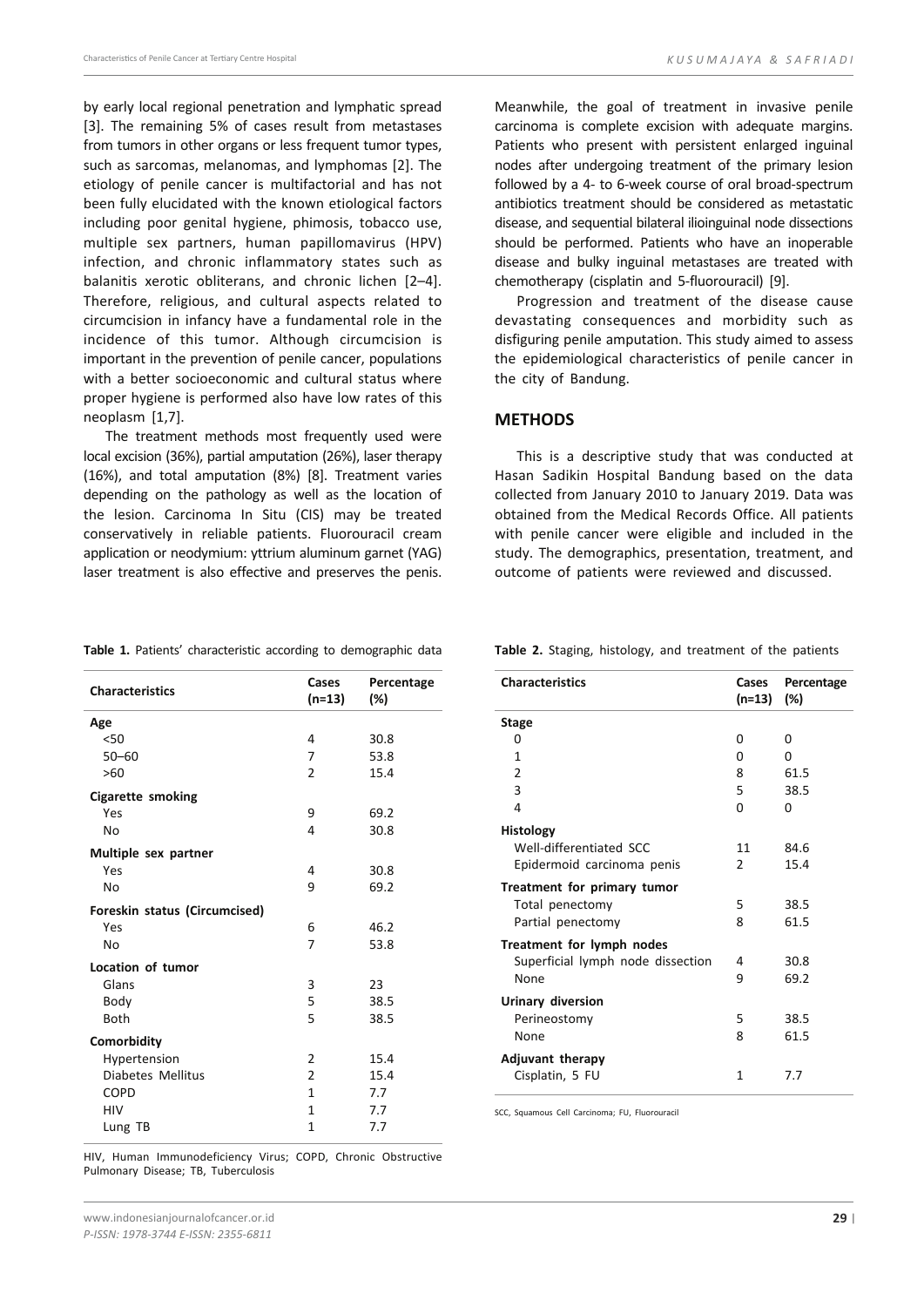## **result**

Demographic data of the patients are presented in **Table 1**. The study found a total of 13 patients with penile cancer from January 2010 until January 2019. The mean age was 50.69 years. Based on the lifestyle, most of the patients were cigarette smokers, and 4 patients had a history of multiple sexual partners. Based on the foreskin status, most of them were uncircumcised. Based on the location, tumors were in the penile shaft, in both glans and penile shaft. Diabetes mellitus and hypertension were found to be the most common comorbid in the patients.

**Table 2** presents the staging, histopathological result, surgical procedure, and other treatments done in the patients. Most of the patients came at an advanced stage, stage 2, while the others came in stage 3. Histopathologically, the patients had squamous cell carcinoma. The surgical procedure in our center was penectomy that was done in all of the patients. Superficial lymph node dissection and perineostomy for urinary diversion fell in four patients respectively. One of the patients was referred to a haematooncologist for adjuvant chemotherapy. He had 6 cycles of cisplatin and 5-fluorouracil.

## **DISCUSSION**

Penile cancer is a relatively rare neoplasm in the western world with an age-adjusted incidence rate of around 1 per 100,000 men [1]. One of the highest world incidences was found in India with the rate of 3.32/100,000 inhabitants [10]. The incidence of penile cancer varies significantly among different regions; by contrast, a decrease in incidence has been noted in the USA and Finland while an increase has been observed in the Netherlands and Denmark [8]. Our study shows that penile cancer was rare in Bandung as it is in most recent studies. The average age of cancer diagnosis in our study was 50.7 years, with the oldest of 67 years and the youngest of 28 years. This is consistent with the literature that penile cancer is typically a disease of middle-aged to older men, most commonly affecting those between 50 and 70 years of age, with a median age of 68 years. Younger individuals are also affected; approximately 22% of patients are less than 40 years and 7% are younger than 30 years. The disease has also been reported in children [11,12]. The study had the limitation that it only collected a small number of patients who were registered at the Hasan Sadikin Hospital, a national referral hospital in West Java province.

Socio-economic standing, smoking, phimosis, circumcision, and human papillomavirus are examples of factors known to influence the risk of penile cancer while neonatal circumcision is suggested to have a

protective effect [3,8]. An epidemiological study showed that tobacco smoking is a risk factor for the development of penile cancer. Another study also suggested a further risk factor is cigarette smoking, which is associated with a 4.5-fold increase in risk [10]. In our hospital, 9 patients (69.2%) were active smokers. We believe that cigarette smoking is an important risk factor for developing penile cancer. Our study, even though it did not offer a control group, demonstrates that more than one-third of the patients presenting with penile cancer were tobacco smokers

There is a worldwide geographic variation in the incidence that could be caused by differences in socioeconomic status, hygiene, religious, and cultural conditions. For example, the incidence of penile cancers ranges from 0.04 per 100,000 men in Jewish populations in Israel (high incidence of circumcision) in contrast to 3–4 per 100,000 men in countries such as Brazil, India, and Southern Africa. Although there is a lack of explanations regarding the pathogenesis, inflammation may represent a critical component in tumor development or progression as many penile cancers arise at sites of infection, chronic irritation, or injury [3]. Many proposed etiologies are underlying the development of penile cancer. One of them is a strong association between the presence of the prepuce and smegma which has been implicated in the carcinogenesis of penile cancer. The most important risk factors for the development of penile cancer are phimosis and genital hygiene. Studies showed in those that had never been circumcised, the risk was about 3 times higher than in those that were circumcised [10]. In this study, we found 7 (53.8%) of 13 patients were uncircumcised.

One of the most important risk factors for the development of penile cancer is the HPV infection, primarily HPV 16. There is an association between HPV infection and penile cancer in 30 to 50% of cases although the exact role of the infection in the genesis of this neoplasia has not yet been entirely clarified. HPV infections are, in turn, directly related to the number of lifetime sexual partners [10,12]. In our hospital, only 4 patients (44.4%) had a history of multiple sexual partners.

Penile cancer usually presents with a visible or palpable lesion on the penis, but it may be hidden under phimosis. It can also be associated with pain, discharge, bleeding, or foul odor. The location was most often distal (glans) according to what was described [12]. Our data showed the most common location of the tumor in 5 patients (38.5%) were in the penile glans. Likewise, tumors in both the glans and penile shaft were also found in 5 patients; only 3 patients (23.1%) had a tumor located in the penile shaft. Histopathologically, most of the tumors in our study were SCC. A total of 11 patients (84.6%) had SCC while the other 2 patients (15.4%) had epidermoid carcinoma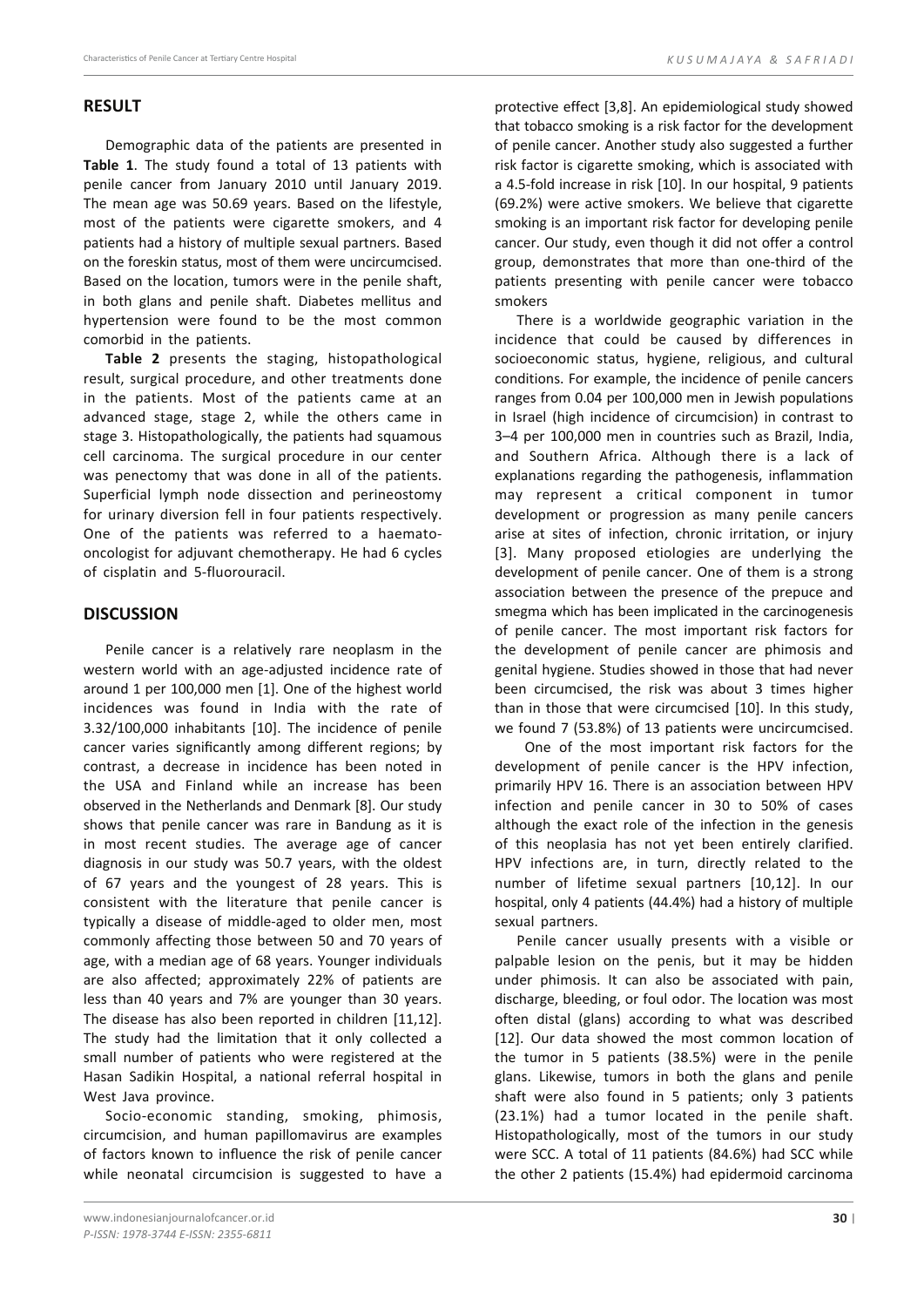of the penis. This is consistent with previous studies that also show more than 95% of primary penile malignancies were SCC [2,11]. All other malignant lesions of the penis are much less common than penile SCC. The majority of the tumors were well and intermediategraded (29 and 35%, respectively) [11,13].

The European Association of Urology (EAU) and the National Comprehensive Cancer Network have made a guideline for the treatment of penile cancer according to the T, N, and M staging categories. Treatment in this study refers to the guidelines of the EAU, which is to perform partial penectomy at T2 while in T3, total penectomy and perineostomy are performed [5,6]. The treatment of the primary tumor aims to complete tumor removal with as much organ preservation as possible without compromising oncological control. Local recurrence has little influence on long-term survival, so organ preservation strategies are justified. Penile preservation appears to be superior in functional and cosmetic outcomes to partial or total penectomy and is considered to be the primary treatment method for localized penile cancer [13,14]. However, Kieffer et al. [15} concluded penectomy and lymphadenectomy are associated with more problems with orgasm, body image, life interference, and urination.

 Histological diagnosis with local staging must be obtained before using non-surgical treatments. With surgical treatment, negative surgical margins must be obtained. Local treatment modalities for small and localized penile cancer include excisional surgery, external beam radiotherapy (EBRT), brachytherapy, and laser ablation. Patients should be counseled about all relevant treatment options. The management of regional lymph nodes is decisive for patient survival. Cure can be achieved in limited lymph node disease confined to the regional lymph nodes. Radical lymphadenectomy is the treatment of choice. The multimodal treatment combining surgery and chemotherapy is often indicated [13,14]. Administration of topical chemotherapy as imiquimod or 5 Fluorouracil (5-FU) is given in carcinoma in situ. Meanwhile, in patients with pN2/pN3, adjuvant chemotherapy is recommended.

Prognosis is affected by tumor stage, grade, and, especially, the presence of lymph node involvement at diagnosis [11]. Factors associated with poor survival include lymphatic, blood, or perineural invasion, high histological grade, and locally evolved stage. Poor prognosis could be attributed to late diagnosis probably because patients are reluctant to consult although the tumor is rapidly symptomatic. Lymphnode metastasis at diagnosis involves about one-third of the patients and is responsible for significant immediate mortality. Evaluation of lymph node status is fundamental, but sentinel node technique or modified lymphadenectomy is recommended to investigate

infraclinical micrometastasis. Survival also decreases with age because of higher immediate mortality in the elderly and the less intensive treatment [16]. Our study underlines the fact that even within the context of a contemporary series of penile cancer patients, 100% of patients were diagnosed with advanced disease (Grade T2 or higher). This finding is of concern because it is evident that the advanced stage is strongly correlated with the degree of invasion and probability of regional and systemic metastases suggesting a worse prognosis for these patients. This finding is of concern because it is evident that the advanced stage is highly correlated with the rate of invasion and the likelihood of regional and systemic metastases suggesting a worse prognosis for these patients. These data suggest that patients delay seeking medical care because of either fear or ignorance. A national campaign is fundamental to alert the greater public about this present poorly known disease [10,17].

#### **CONCLUSIONS**

Penile cancer is a rare neoplasm in Hasan Sadikin Hospital, Bandung. The epidemiological profile study of these patients revealed that penile cancer is an aggressive disease that presents certain known and preventable risk factors identified in this report such as personal hygiene, smoking, uncircumcised, had a history of multiple sex partners, and being sixty years or older.

However, the low frequency of these cancers limits the possibilities for conducting clinical trials. More intensive research is strongly encouraged for the development of consensual recommendations.

## **DECLARATIONS**

#### **Ethics Approval and Consent to Participate**

Ethical approval number LB.02.01/X.6.5/74/2021 and no consent needed.

#### **Competing of Interest**

The authors declare no competing interest in this study.

#### **Acknowledgment**

Not applicable.

#### **REFERENCES**

- 1. Guimaraes GC, Rocha RM, Zequi SC, et al. Penile cancer: Epidemiology and treatment. Curr Oncol Rep. 2011;13:231–9.
- 2. Koifman L, Vides AJ, Koifman N, et al. Epidemiological aspects of penile cancer in rio de janeiro: Evaluation of 230 cases. Int Braz J Urol. 2011;37:231–43.